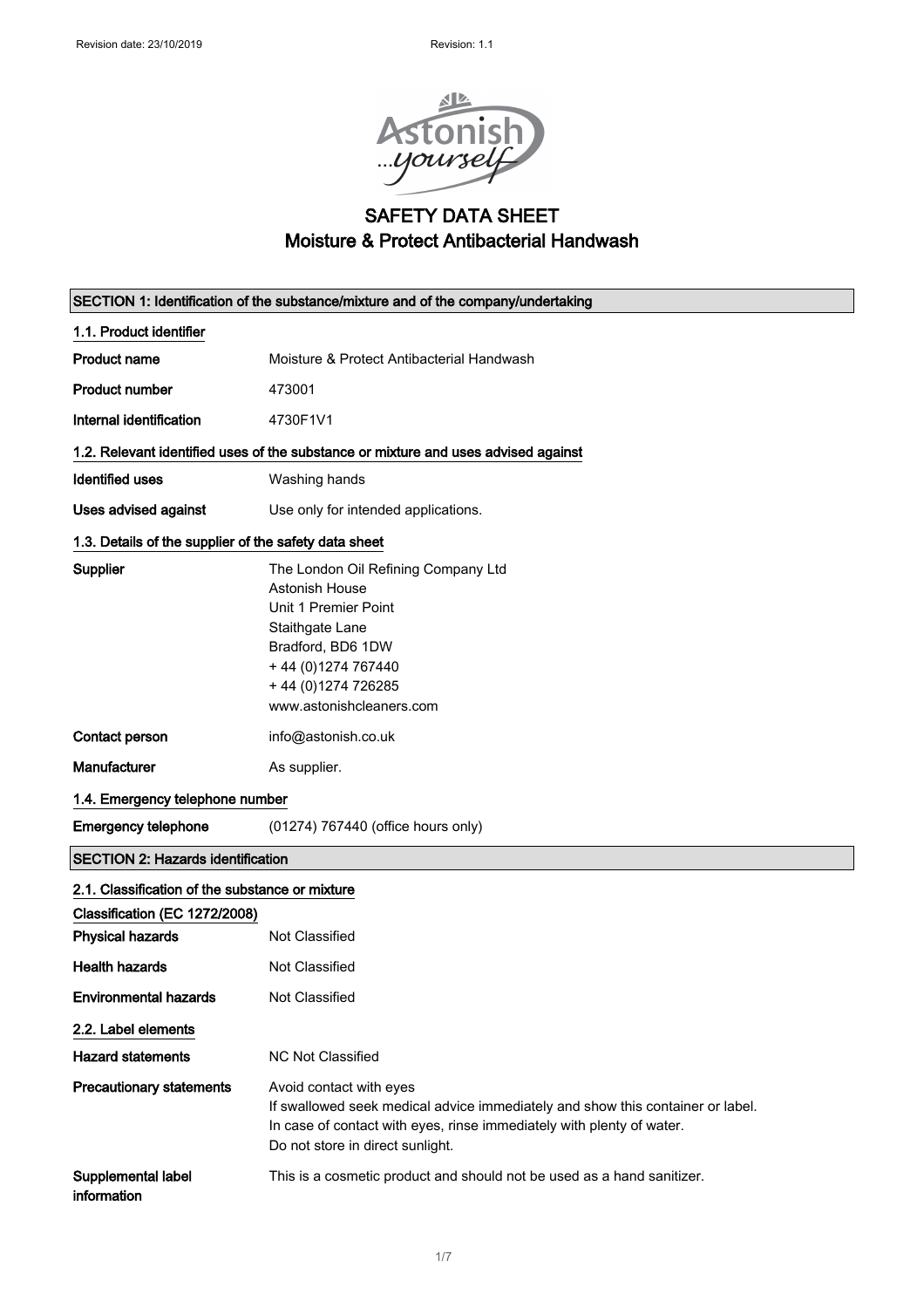| <b>Additional Labelling</b>                                      | None                                                                                                                   |                                                      |
|------------------------------------------------------------------|------------------------------------------------------------------------------------------------------------------------|------------------------------------------------------|
| 2.3. Other hazards                                               |                                                                                                                        |                                                      |
| None                                                             |                                                                                                                        |                                                      |
| SECTION 3: Composition/information on ingredients                |                                                                                                                        |                                                      |
| 3.2. Mixtures                                                    |                                                                                                                        |                                                      |
| <b>Sodium Laureth Sulfate</b>                                    |                                                                                                                        | 5-10%                                                |
| CAS number: 68891-38-3                                           | EC number: 500-234-8                                                                                                   | REACH registration number: 01-<br>2119488639-16-XXXX |
| Classification                                                   |                                                                                                                        |                                                      |
| Skin Irrit. 2 - H315                                             |                                                                                                                        |                                                      |
| Eye Dam. 1 - H318                                                |                                                                                                                        |                                                      |
| Aquatic Chronic 3 - H412                                         |                                                                                                                        |                                                      |
| Glycerol                                                         |                                                                                                                        | 1%                                                   |
| CAS number: 56-81-5                                              | EC number: 200-289-5                                                                                                   |                                                      |
| Classification<br>Not Classified                                 |                                                                                                                        |                                                      |
| <b>Citric Acid Monohydrate</b>                                   |                                                                                                                        | 1%                                                   |
| CAS number: 5949-29-1                                            | EC number: 201-069-1                                                                                                   |                                                      |
| Classification<br>Eye Irrit. 2 - H319                            |                                                                                                                        |                                                      |
| Tetrasodium N,N-bis(carboxylatomethyl)-L-glutamate               |                                                                                                                        | 1%                                                   |
| CAS number: 51981-21-6                                           | EC number: 257-573-7                                                                                                   | REACH registration number: 01-<br>2119493601-38-0000 |
| Classification<br>Not Classified                                 |                                                                                                                        |                                                      |
|                                                                  | The Full Text for all R-Phrases and Hazard Statements are Displayed in Section 16.                                     |                                                      |
| <b>SECTION 4: First aid measures</b>                             |                                                                                                                        |                                                      |
| 4.1. Description of first aid measures                           |                                                                                                                        |                                                      |
| Inhalation                                                       | Remove exposure and give water to drink if mouth irritation experienced. Seek medical advice<br>if recovery not rapid. |                                                      |
| Ingestion                                                        | Drink water. If symptoms persist seek medical advice.                                                                  |                                                      |
| Skin contact                                                     | Rinse affected area with water.                                                                                        |                                                      |
| Eye contact                                                      | Rinse thoroughly with water for several minutes. If symptoms persist seek medical advice.                              |                                                      |
| 4.2. Most important symptoms and effects, both acute and delayed |                                                                                                                        |                                                      |
| Inhalation                                                       | Possible mild irritation of breathing passage and possible mouth irritation.                                           |                                                      |
| Ingestion                                                        | Possible mild stomach upset and mild soreness of mouth.                                                                |                                                      |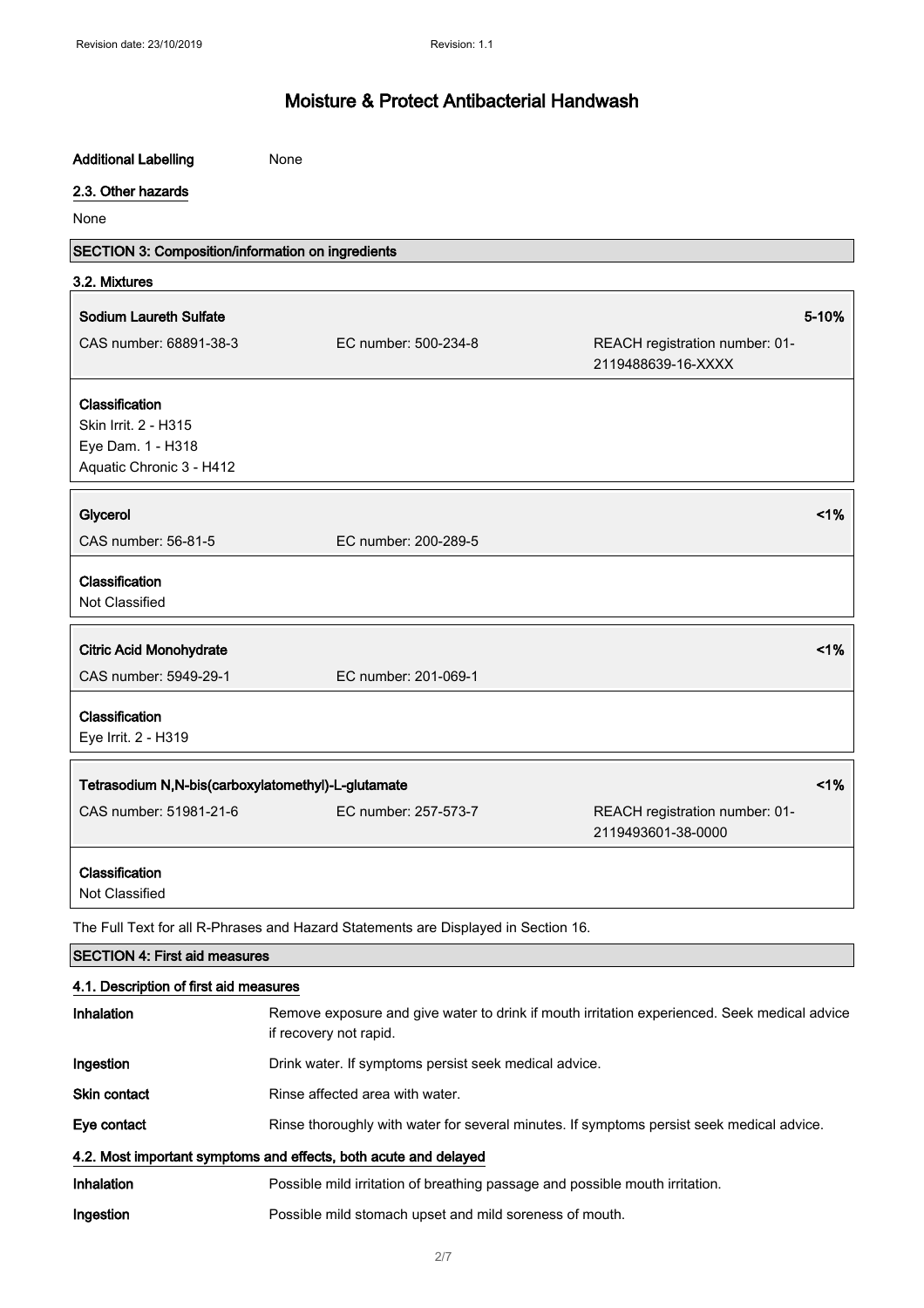| Skin contact                                                                | Not considered to be hazardous when in contact with skin. However for sensitive individuals,<br>product may cause redness, itching and irritation. |  |
|-----------------------------------------------------------------------------|----------------------------------------------------------------------------------------------------------------------------------------------------|--|
| Eye contact                                                                 | Possible mild irritation, redness and soreness.                                                                                                    |  |
|                                                                             | 4.3. Indication of any immediate medical attention and special treatment needed                                                                    |  |
| Notes for the doctor                                                        | No data avaliable                                                                                                                                  |  |
| <b>Specific treatments</b>                                                  | No data available.                                                                                                                                 |  |
| <b>SECTION 5: Firefighting measures</b>                                     |                                                                                                                                                    |  |
| 5.1. Extinguishing media                                                    |                                                                                                                                                    |  |
| Suitable extinguishing media                                                | Use extinguisher suitable to cause of fire.                                                                                                        |  |
| 5.2. Special hazards arising from the substance or mixture                  |                                                                                                                                                    |  |
| Specific hazards                                                            | Product does not support combustion, minimal fire hazard. Minimal quantities of oxides of<br>carbon may be produced.                               |  |
| 5.3. Advice for firefighters                                                |                                                                                                                                                    |  |
| Protective actions during<br>firefighting                                   | Use protection suitable to cause of fire.                                                                                                          |  |
| <b>SECTION 6: Accidental release measures</b>                               |                                                                                                                                                    |  |
|                                                                             | 6.1. Personal precautions, protective equipment and emergency procedures                                                                           |  |
| <b>Personal precautions</b>                                                 | Avoid contact with eyes.                                                                                                                           |  |
| 6.2. Environmental precautions                                              |                                                                                                                                                    |  |
| <b>Environmental precautions</b>                                            | Product is intended to be rinsed away to sewer after use. For bigger spillages non-household<br>spillages prevent entry into sewer or drains.      |  |
| 6.3. Methods and material for containment and cleaning up                   |                                                                                                                                                    |  |
| Methods for cleaning up                                                     | Absorb household spillages with e.g kitchen roll and dispose of in bin. Wipe affected area<br>clean with a damp cloth.                             |  |
| 6.4. Reference to other sections                                            |                                                                                                                                                    |  |
| Reference to other sections                                                 | None                                                                                                                                               |  |
| <b>SECTION 7: Handling and storage</b>                                      |                                                                                                                                                    |  |
| 7.1. Precautions for safe handling                                          |                                                                                                                                                    |  |
| <b>Usage precautions</b>                                                    | Use as instructed on label.                                                                                                                        |  |
| 7.2. Conditions for safe storage, including any incompatibilities           |                                                                                                                                                    |  |
| <b>Storage precautions</b>                                                  |                                                                                                                                                    |  |
|                                                                             | Store in ambient conditions. Protect from sunlight.                                                                                                |  |
| 7.3. Specific end use(s)                                                    |                                                                                                                                                    |  |
| Specific end use(s)                                                         | Washing hands                                                                                                                                      |  |
| <b>SECTION 8: Exposure Controls/personal protection</b>                     |                                                                                                                                                    |  |
| 8.1. Control parameters                                                     |                                                                                                                                                    |  |
| Occupational exposure limits                                                |                                                                                                                                                    |  |
| Glycerol<br>Long-term exposure limit (8-hour TWA): WEL 10 mg/m <sup>3</sup> | mist                                                                                                                                               |  |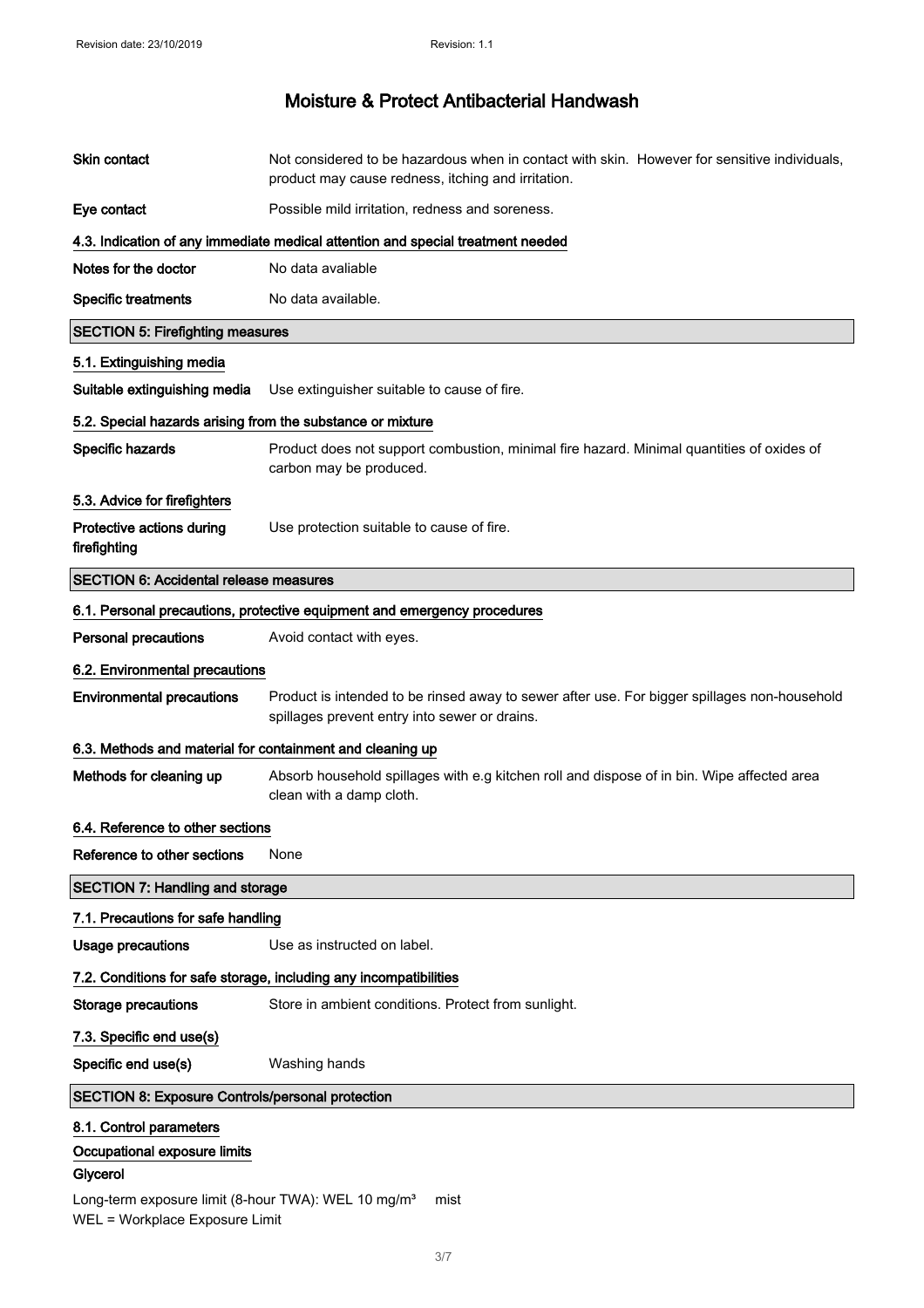### Citric Acid Monohydrate (CAS: 5949-29-1)

| <b>PNEC</b>                                                | - Fresh water; 0.44 mg/l<br>- Sediment (Freshwater); 3.46 mg/kg<br>- Sediment (Marinewater); 34.6 mg/kg<br>- Marine water; 0.044 mg/l<br>- STP; >1000 mg/l<br>- Soil; 33.1 mg/kg<br>Tetrasodium N,N-bis(carboxylatomethyl)-L-glutamate (CAS: 51981-21-6)                                                                                                                                                                                                                                               |
|------------------------------------------------------------|--------------------------------------------------------------------------------------------------------------------------------------------------------------------------------------------------------------------------------------------------------------------------------------------------------------------------------------------------------------------------------------------------------------------------------------------------------------------------------------------------------|
| <b>DNEL</b>                                                | Workers - Inhalation; Short term systemic effects: 55 mg/m <sup>3</sup><br>Workers - Inhalation; Short term local effects: 55 mg/m <sup>3</sup><br>Workers - Inhalation; Long term systemic effects: 7.3 mg/m <sup>3</sup><br>Workers - Dermal; Long term systemic effects: 15000 mg/kg/day<br>Consumer - Inhalation; Long term systemic effects: 1.8 mg/m <sup>3</sup><br>Consumer - Dermal; Long term systemic effects: 7500 mg/kg/day<br>Consumer - Oral; Long term systemic effects: 1.5 mg/kg/day |
| 8.2. Exposure controls                                     |                                                                                                                                                                                                                                                                                                                                                                                                                                                                                                        |
| <b>Environmental exposure</b><br>controls                  | This product does not pose a hazard in normal use when following the usage instructions.<br>Take care to avoid contact with eyes.                                                                                                                                                                                                                                                                                                                                                                      |
| <b>SECTION 9: Physical and Chemical Properties</b>         |                                                                                                                                                                                                                                                                                                                                                                                                                                                                                                        |
| 9.1. Information on basic physical and chemical properties |                                                                                                                                                                                                                                                                                                                                                                                                                                                                                                        |
| Appearance                                                 | Opaque White Viscous Liquid                                                                                                                                                                                                                                                                                                                                                                                                                                                                            |
| Colour                                                     | White.                                                                                                                                                                                                                                                                                                                                                                                                                                                                                                 |
| Odour                                                      | Floral/Powdery                                                                                                                                                                                                                                                                                                                                                                                                                                                                                         |
| <b>Odour threshold</b>                                     | Not known.                                                                                                                                                                                                                                                                                                                                                                                                                                                                                             |
| рH                                                         | pH (concentrated solution): 4.0 - 6.0                                                                                                                                                                                                                                                                                                                                                                                                                                                                  |
| <b>Melting point</b>                                       | Not known.                                                                                                                                                                                                                                                                                                                                                                                                                                                                                             |
| Initial boiling point and range                            | Not measured (>100°C)                                                                                                                                                                                                                                                                                                                                                                                                                                                                                  |
| Flash point                                                | Not determined.                                                                                                                                                                                                                                                                                                                                                                                                                                                                                        |
| <b>Evaporation rate</b>                                    | Not known.                                                                                                                                                                                                                                                                                                                                                                                                                                                                                             |
| <b>Evaporation factor</b>                                  | Not known.                                                                                                                                                                                                                                                                                                                                                                                                                                                                                             |
| Flammability (solid, gas)                                  | Does not ignite.                                                                                                                                                                                                                                                                                                                                                                                                                                                                                       |
| Upper/lower flammability or<br>explosive limits            | Does not ignite.                                                                                                                                                                                                                                                                                                                                                                                                                                                                                       |
| Other flammability                                         | Not relevant.                                                                                                                                                                                                                                                                                                                                                                                                                                                                                          |
| Vapour pressure                                            | Not determined.                                                                                                                                                                                                                                                                                                                                                                                                                                                                                        |
| Vapour density                                             | $> 1$ (Air=1)                                                                                                                                                                                                                                                                                                                                                                                                                                                                                          |
| <b>Relative density</b>                                    | 1.020 - 1.040 @ 20°C                                                                                                                                                                                                                                                                                                                                                                                                                                                                                   |
| <b>Bulk density</b>                                        | Not relevant.                                                                                                                                                                                                                                                                                                                                                                                                                                                                                          |

Solubility(ies) Soluble in water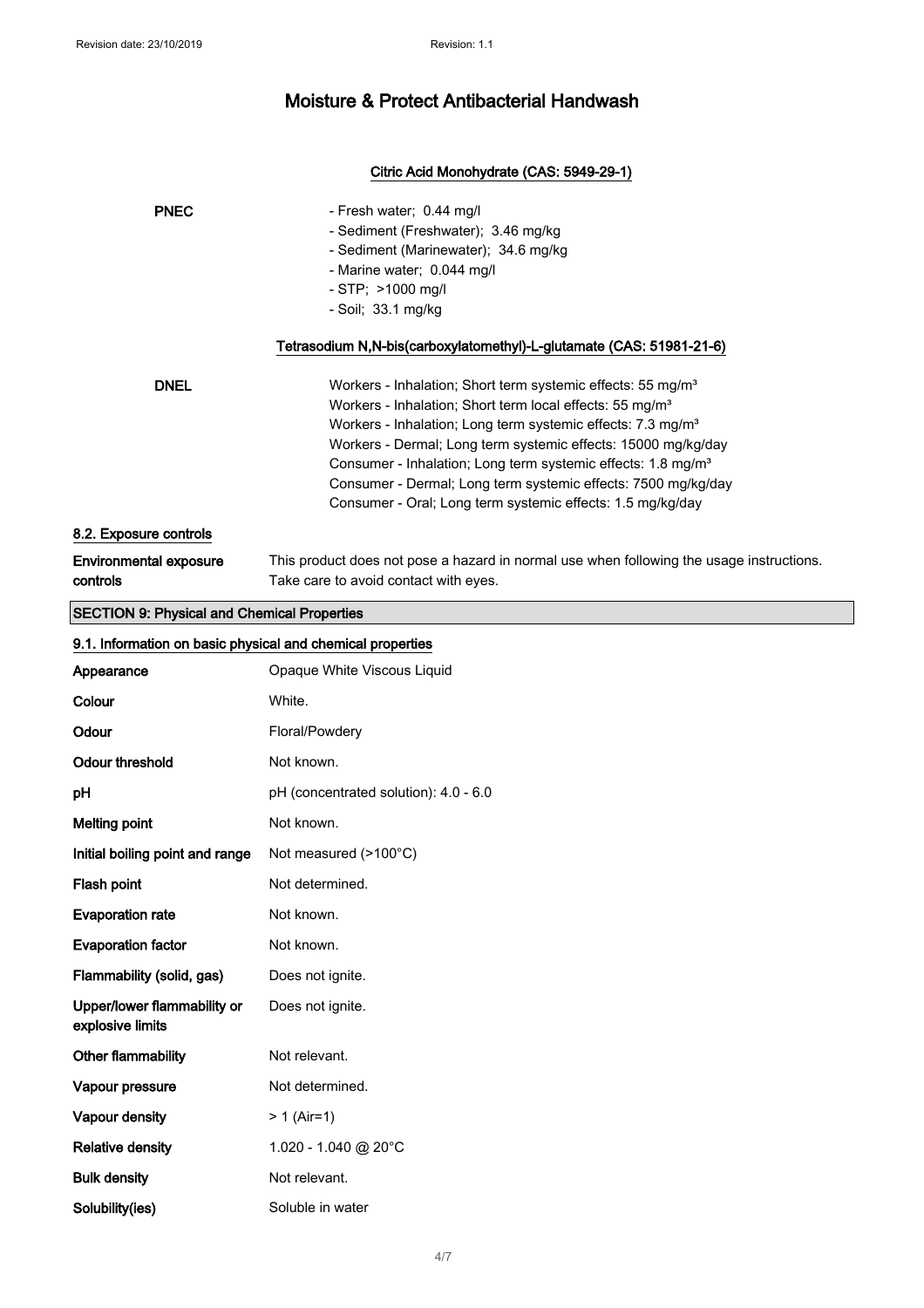| <b>Partition coefficient</b>                       | Not known.                                                                                                                   |  |
|----------------------------------------------------|------------------------------------------------------------------------------------------------------------------------------|--|
| Auto-ignition temperature                          | Not known.                                                                                                                   |  |
| <b>Decomposition Temperature</b>                   | Not available.                                                                                                               |  |
| <b>Viscosity</b>                                   | 3000 - 7000 cP @ 20°C                                                                                                        |  |
| <b>Explosive properties</b>                        | None                                                                                                                         |  |
| <b>Explosive under the influence</b><br>of a flame | Not considered to be explosive.                                                                                              |  |
| <b>Oxidising properties</b>                        | Not applicable.                                                                                                              |  |
| 9.2. Other information                             |                                                                                                                              |  |
| Other information                                  | None.                                                                                                                        |  |
| <b>SECTION 10: Stability and reactivity</b>        |                                                                                                                              |  |
| 10.1. Reactivity                                   |                                                                                                                              |  |
| Reactivity                                         | No reactivity hazards expected.                                                                                              |  |
| 10.2. Chemical stability                           |                                                                                                                              |  |
| <b>Stability</b>                                   | Stable under normal conditions.                                                                                              |  |
| 10.3. Possibility of hazardous reactions           |                                                                                                                              |  |
| Possibility of hazardous<br>reactions              | None under normal conditions.                                                                                                |  |
| 10.4. Conditions to avoid                          |                                                                                                                              |  |
| Conditions to avoid                                | None known.                                                                                                                  |  |
| 10.5. Incompatible materials                       |                                                                                                                              |  |
| Materials to avoid                                 | None known.                                                                                                                  |  |
| 10.6. Hazardous decomposition products             |                                                                                                                              |  |
| Hazardous decomposition<br>products                | Carbon oxides.                                                                                                               |  |
| <b>SECTION 11: Toxicological information</b>       |                                                                                                                              |  |
| 11.1. Information on toxicological effects         |                                                                                                                              |  |
| <b>Toxicological effects</b>                       | This mixture has not been tested. Based on the avaliable data of the ingredients the<br>classification criteria are not met. |  |
| <b>SECTION 12: Ecological Information</b>          |                                                                                                                              |  |
| 12.1. Toxicity                                     |                                                                                                                              |  |
| <b>Toxicity</b>                                    | The mixture has not been tested. Based on the avaliable data of the ingredients the<br>classification criteria are not met.  |  |
| 12.2. Persistence and degradability                |                                                                                                                              |  |
|                                                    | Persistence and degradability Does not contain any components considered to be persistent.                                   |  |
| 12.3. Bioaccumulative potential                    |                                                                                                                              |  |
| <b>Bioaccumulative potential</b>                   | No bio-accumulative potential noted for any component.                                                                       |  |
| <b>Partition coefficient</b>                       | Not known.                                                                                                                   |  |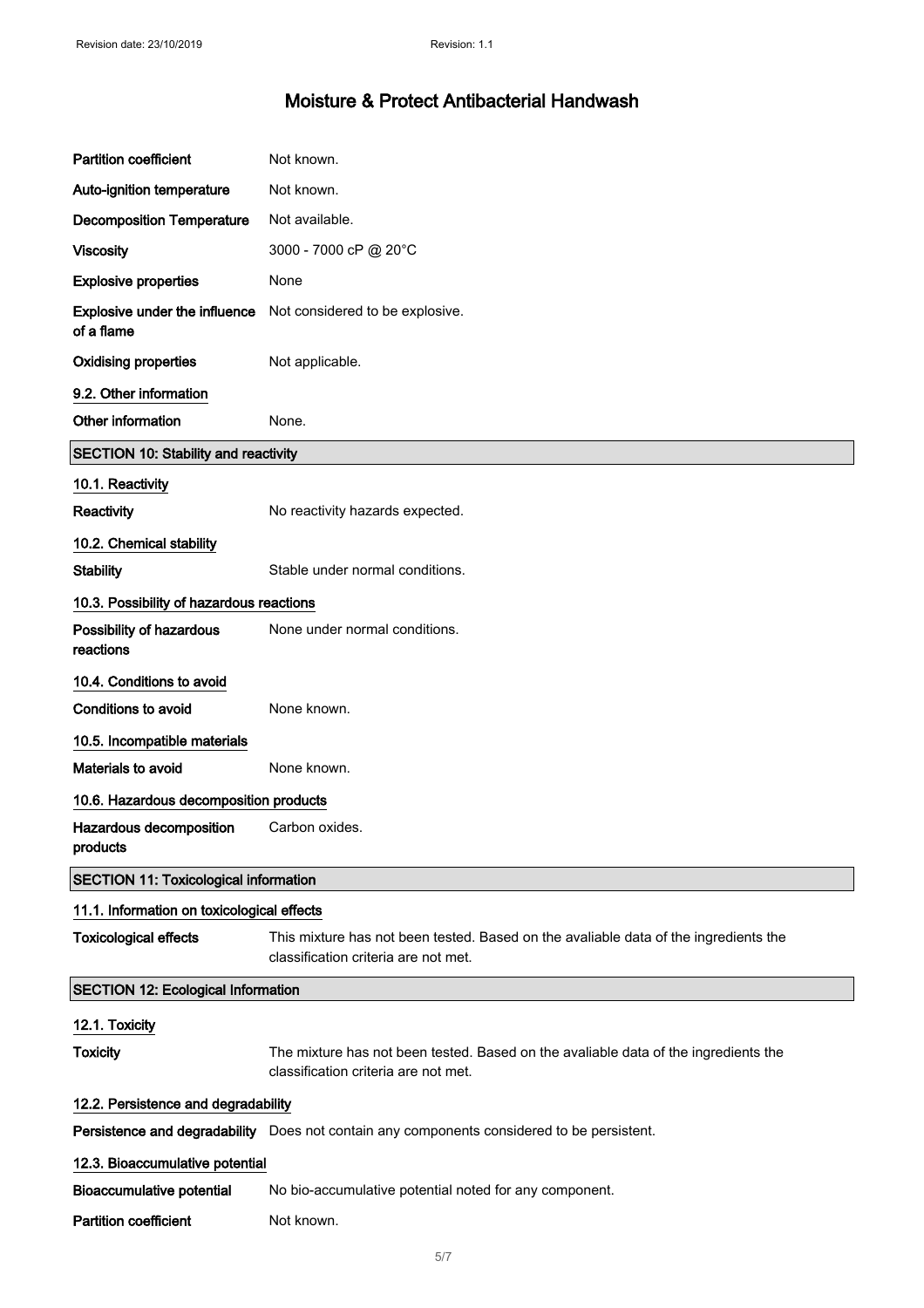# 12.4. Mobility in soil Mobility The components of the mixture are readily absorbed into soil and are mobile in water environment. 12.5. Results of PBT and vPvB assessment Results of PBT and vPvB assessment No data available. 12.6. Other adverse effects Other adverse effects Not available. SECTION 13: Disposal considerations 13.1. Waste treatment methods General information Dispose of according to local regulations. Avoid disposing into drainage systems and into the environment. Dispose of contaminated packaging in the same way as the product itself. Noncontaminated packages may be recycled. SECTION 14: Transport information General Not regulated. 14.1. UN number Not applicable. 14.2. UN proper shipping name Not applicable. 14.3. Transport hazard class(es) Not regulated. 14.4. Packing group Not applicable. 14.5. Environmental hazards Environmentally hazardous substance/marine pollutant No. 14.6. Special precautions for user Not applicable. 14.7. Transport in bulk according to Annex II of MARPOL and the IBC Code Transport in bulk according to Not applicable. Annex II of MARPOL 73/78 and the IBC Code SECTION 15: Regulatory information 15.1. Safety, health and environmental regulations/legislation specific for the substance or mixture EU legislation Regulation (EC) No. 1223/2009 of 30/11/2009 and replaces the Directive 76/768/EEC concerning cosmetic products.